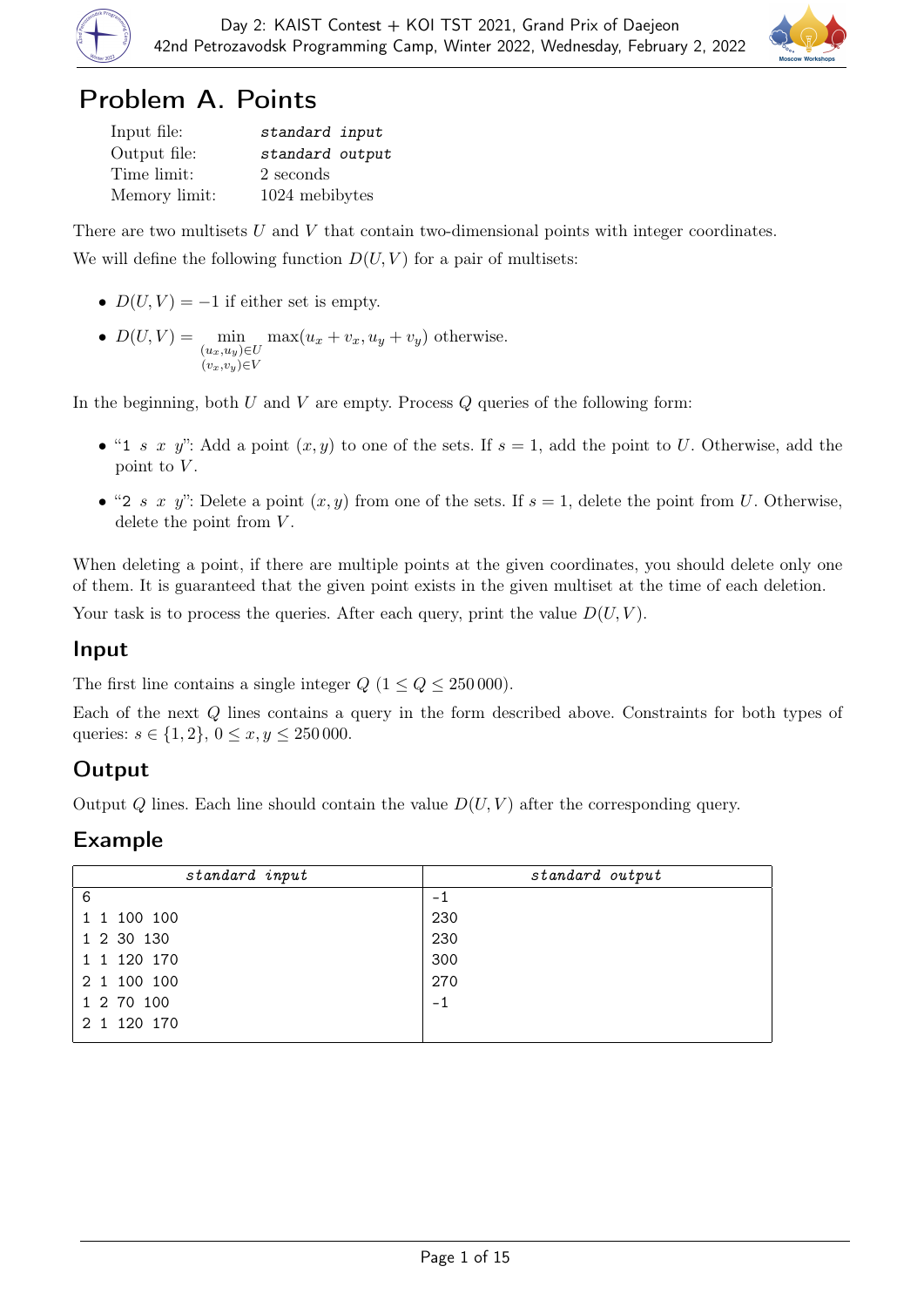



# Problem B. Bingo

| Input file:   | standard input  |
|---------------|-----------------|
| Output file:  | standard output |
| Time limit:   | 1 second        |
| Memory limit: | 1024 mebibytes  |

**Bingo** is a game on a square grid. Each player gets an  $n \times n$  grid and writes a unique number in each cell. The game host then draws a random number, and each player looks for that number on their grid and, if the number is present on their grid, fills in the corresponding cell. This repeats until someone finds n filled cells on a single line, which we will call a bingo line.

There are  $2n + 2$  possible bingo lines: *n* horizontal lines, *n* vertical lines, and 2 diagonal lines.

|  |  | ---     . .   \ /    |  |
|--|--|----------------------|--|
|  |  | ---    . .   .\. ./. |  |
|  |  | ---   . .   \ /      |  |

For example, the following grid has four bingo lines: two horizontal lines, one vertical line, and one diagonal line.

#..#. ##### ..### ##### ..###

Exactly when is a bingo line formed? That is completely random: you can get a line quite early if you are lucky, but on the other hand, you can fill most of the grid without getting any bingo lines. In this problem, we investigate the unfortunate case of filling  $k$  cells without making any bingo lines.

Given two integers n and k, determine whether it is possible to fill exactly k cells in an  $n \times n$  grid, without making any bingo lines. If it is possible, demonstrate how to do it.

### Input

The first and only line of input contains two integers, n and  $k$   $(1 \le n \le 100, 0 \le k \le n^2)$ .

## **Output**

On the first line, output "YES" if it is possible to fill exactly k cells of an  $n \times n$  grid without making any bingo lines. Otherwise, output "NO".

If the answer is "YES", then output n rows of the grid on the next n lines. Each row should be represented by a string of n characters. The *i*-th character is '#' (ASCII 35) if the *i*-th cell of the row is filled, and '.' (ASCII 46) if it is not filled. Exactly k cells must be filled, and there cannot be any bingo lines.

If there are multiple ways to fill the grid, then output any one of them.

| standard input | standard output |
|----------------|-----------------|
| 4 2            | YES             |
|                | $##$ .          |
|                | $\cdots$        |
|                | $\cdots$        |
|                | $\cdots$        |
| 4 16           | NO              |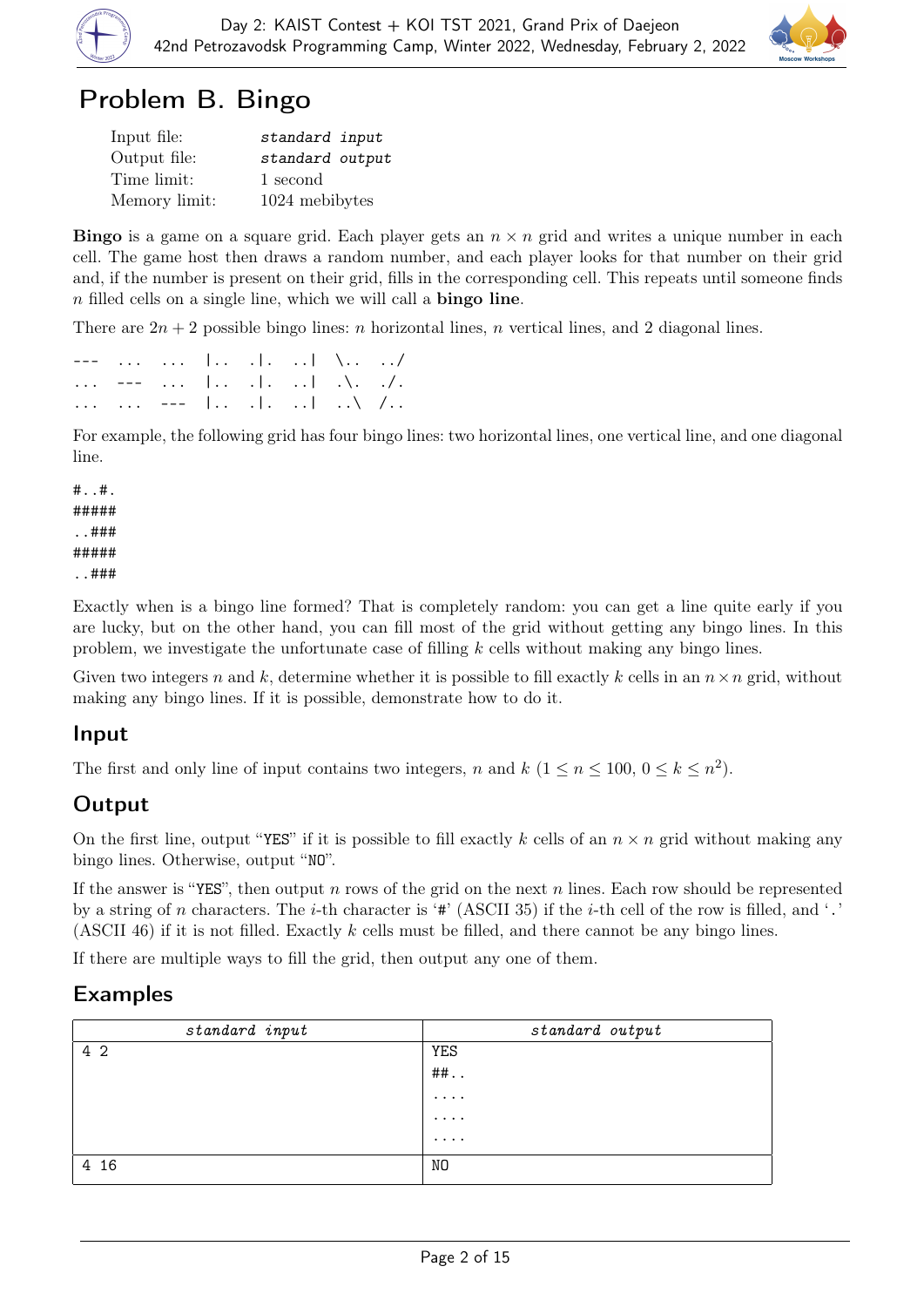



# Problem C. AND PLUS OR

| Input file:   | standard input  |
|---------------|-----------------|
| Output file:  | standard output |
| Time limit:   | 3 seconds       |
| Memory limit: | 1024 mebibytes  |

For two nonnegative integers  $a, b$ , let  $a \wedge b$  be their bitwise AND, and  $a \vee b$  be their bitwise OR.

You are given an array  $A_0, A_1, \ldots, A_{2^N-1}$  of length  $2^N$  consisting of nonnegative integers. Please find a pair of indices  $0 \le i, j \le 2^N - 1$  such that  $A_i + A_j < A_{i \wedge j} + A_{i \vee j}$ , or state that no such pair exists. If there is more than one such pair, find any one of them.

#### Input

The first line contains an integer  $N$  ( $0 \le N \le 20$ ).

The second line contains  $2^N$  integers:  $A_0, A_1, \ldots, A_{2^N-1}$   $(0 \le A_i \le 10^7)$ .

### **Output**

If there is an answer, output two integers  $i$  and  $j$  denoting the answer. The numbers  $i$  and  $j$  should be in the range  $[0, 2^N - 1]$ . Otherwise, output -1.

| standard input | standard output |  |
|----------------|-----------------|--|
| $\overline{2}$ | - 1             |  |
| 0 1 1 2        |                 |  |
| $\overline{2}$ | 2 <sub>1</sub>  |  |
| 0 1 1 3        |                 |  |
| 0              | - 1             |  |
| 100            |                 |  |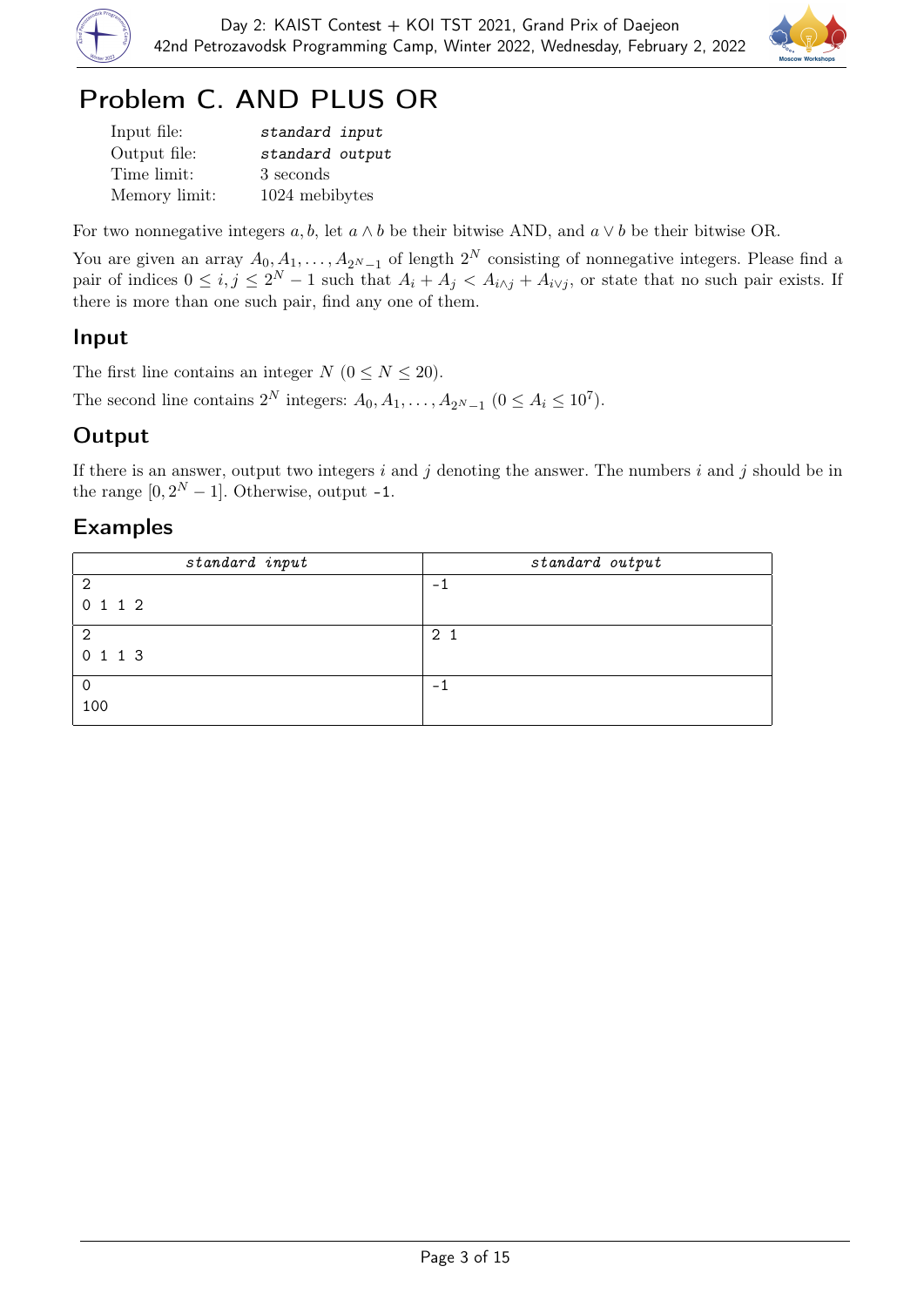



# Problem D. Two Bullets

| Input file:   | standard input  |
|---------------|-----------------|
| Output file:  | standard output |
| Time limit:   | 5 seconds       |
| Memory limit: | 1024 mebibytes  |

There is a two-person video game about destroying buildings in a ruined city. In the game, there are N buildings over flat ground. Buildings are indexed from 1 to N from left to right. The height of building  $i$ is  $A_i$  ( $1 \le i \le N$ ), which is a positive integer between 1 and N. No two buildings have the same height.

Initially, both players are to the left of all buildings. At every integer moment  $i(\geq 1)$ , both players fire one shot each at the same time, and the bullets fly horizontally to the right from where they were fired. Both bullets have the same speed. The player selects the bullet's firing height as the distance  $H$  from the ground. The height H is an integer between 1 and  $N + 1$ . Both players can choose the same height.

If a player's bullet firing height is H, the leftmost building that satisfies  $A_i \geq H$  and has not yet been destroyed will be destroyed by this bullet. If no building satisfies this condition, nothing happens. If both players hit the same building, only that one building is destroyed. For example, if  $A_1 = 2$ ,  $A_2 = 1$ , and both players initially set  $H = 1$  as the firing height, building 1 will be destroyed, but building 2 will stay in place.

Given the heights of  $N$  buildings, find the minimum time to destroy all the buildings, and provide any sequence of firing heights that achieves this.

#### Input

The first line contains a single integer  $N$   $(1 \le N \le 100000)$ .

The next line contains N integers  $A_1, A_2, \ldots, A_N$   $(1 \leq A_i \leq N,$  all  $A_i$  are distinct).

### **Output**

On the first line, output a single integer  $T$  denoting the minimum time.

On each of the next  $T$  lines, output two integers denoting the firing heights of the two players. Both integers should be at least 1, and at most  $N + 1$ . The two integers can be equal.

| $standard$ input | standard output     |
|------------------|---------------------|
| $\,8\,$          | $\overline{4}$      |
| 43821765         | 4 8                 |
|                  | $\overline{7}$<br>3 |
|                  | 26                  |
|                  | 15                  |
| 8                | 4                   |
| 5 6 7 1 2 8 3 4  | 5 6                 |
|                  | 78                  |
|                  | 1 <sub>2</sub>      |
|                  | 3 4                 |
| $\overline{4}$   | $\overline{2}$      |
| 1 2 4 3          | 4 <sub>1</sub>      |
|                  | 2 <sub>3</sub>      |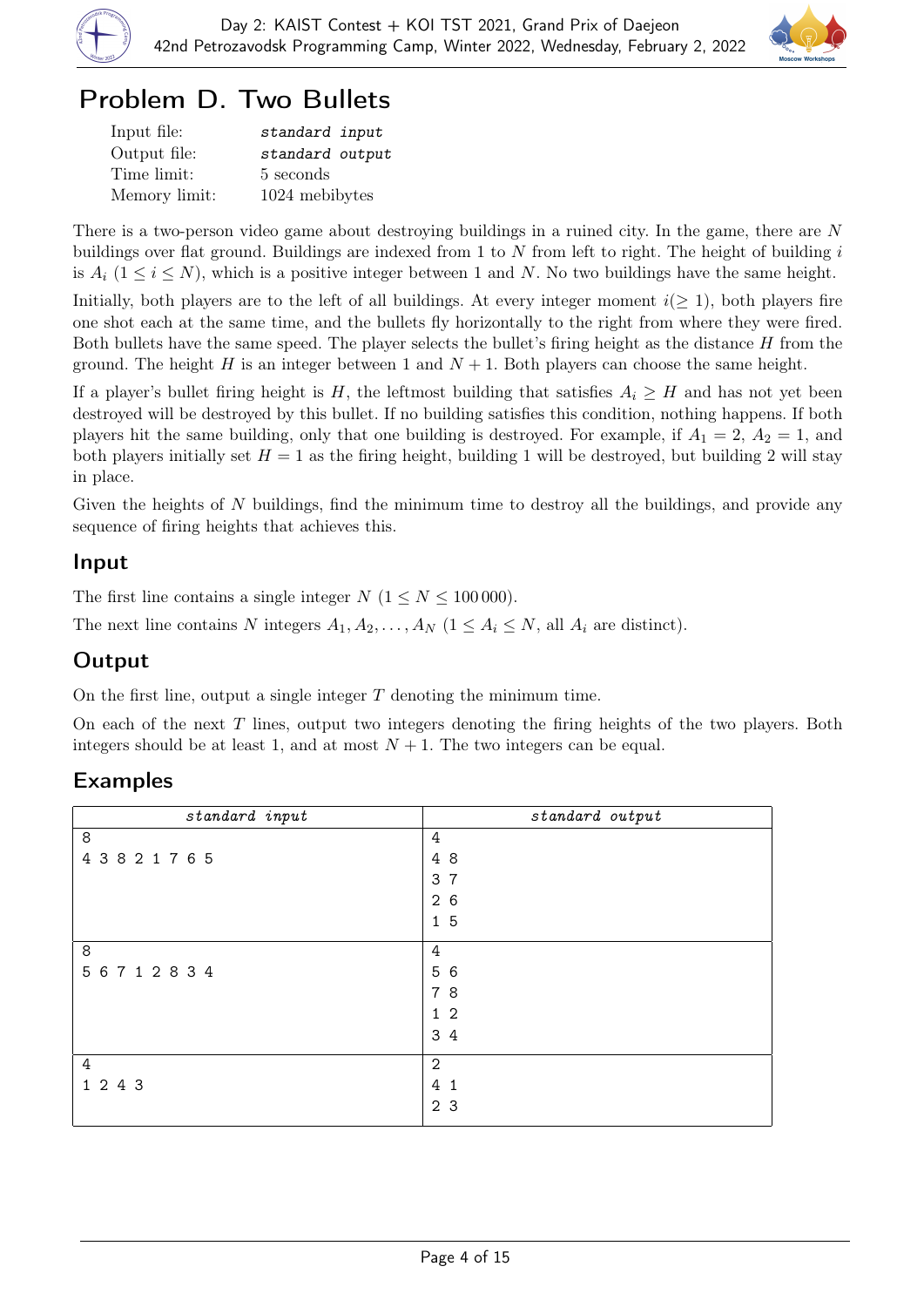



# Problem E. Yet Another Interval Graph Problem

| Input file:   | standard input  |
|---------------|-----------------|
| Output file:  | standard output |
| Time limit:   | 1 second        |
| Memory limit: | 1024 mebibytes  |

You are given N closed intervals. The *i*-th interval covers  $[s_i, e_i]$  and has a positive integer weight  $w_i$ . Consider the undirected graph of  $N$  vertices, where each vertex corresponds to an interval, and there exists an edge between two vertices if and only if the corresponding pair of intervals has a nonempty intersection. For a given list of intervals, we call this graph the interval graph.

Jaehyun wants the graph to not have a connected component of size greater than  $K$ . To accomplish this, he can delete zero or more intervals. Jaehyun is lazy, so over all possible ways to delete intervals, he will select the way that minimizes the weight of the intervals he has to delete. Print the weight of the deleted intervals after he has made sure all connected components of the interval graph have size at most K.

### Input

The first line contains two integers N and K ( $1 \leq K \leq N \leq 2500$ ).

Each of the next N lines contains three integers  $s_i, e_i, w_i$   $(1 \le s_i \le e_i \le 10^9, 1 \le w_i \le 10^9)$ .

## **Output**

Output the sum of the weights of the deleted intervals after Jaehyun's deletions.

## Example

| standard input | standard output |
|----------------|-----------------|
| 5 2            | 3               |
| 1 4 1          |                 |
| 3 6 2          |                 |
| 5 8 5          |                 |
| 7 10 2         |                 |
| 9 12 1         |                 |

## Note

One possible solution is to remove the second and fifth intervals.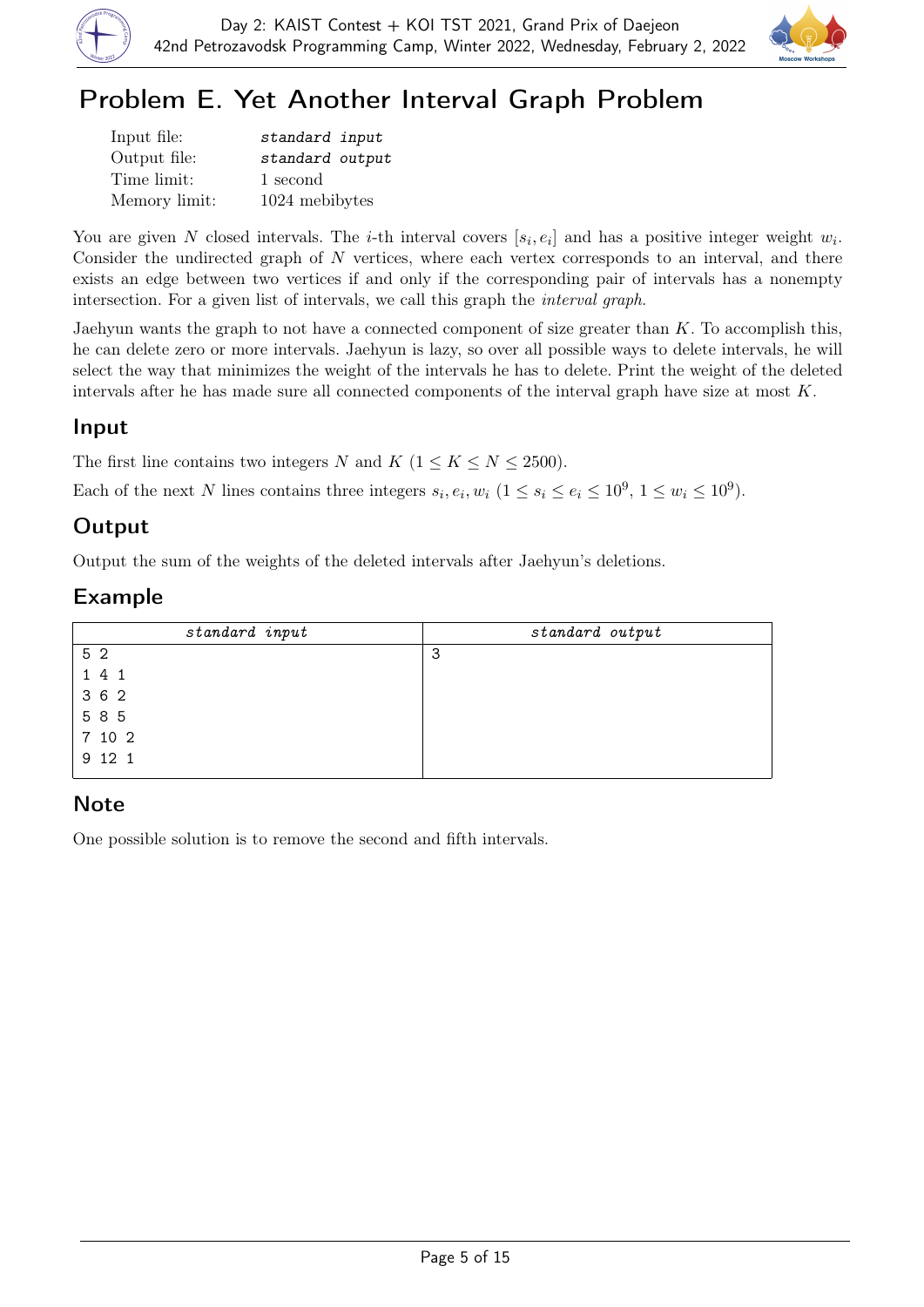



## Problem F. Lag

| Input file:   | s |
|---------------|---|
| Output file:  | s |
| Time limit:   | Χ |
| Memory limit: |   |

tandard input tandard output seconds 024 mebibytes



You are using Paint on an old Windows computer. The screen of Paint is a grid with cells called pixels. The coordinates of the bottom left pixel are  $(1, 1)$ , and the coordinates of the pixel that is in a-th column from the left and b-th row from the bottom are  $(a, b)$ . On the initial screen, N rectangles with vertical and horizontal sides are drawn. A rectangle with bottom left pixel  $(x_1, y_1)$  and top right pixel  $(x_2, y_2)$ contains all pixels  $(x, y)$  such that  $x_1 \le x \le x_2$  and  $y_1 \le y \le y_2$ .

A total of M move commands will be performed on N rectangles. The movement of the rectangle is represented by direction and distance. Each direction is one of the following: east, west, south, north, northeast, northwest, southeast, and southwest (the latter four are 45 degrees to the horizontal axis). Each distance is a positive integer d.

Suppose that the original coordinates of the bottom left pixel of the rectangle are  $(a, b)$ . A movement by a distance of d in the east, north, west, and south directions causes this pixel to move toward the coordinates  $(a + d, b)$ ,  $(a, b + d)$ ,  $(a - d, b)$ , and  $(a, b - d)$ , respectively. In addition, a movement by a distance of d in the northeast, northwest, southwest, and southeast directions causes this pixel to move toward the coordinates  $(a + d, b + d)$ ,  $(a - d, b + d)$ ,  $(a - d, b - d)$ , and  $(a + d, b - d)$ , respectively.

Moving by distance d of the rectangle R on the screen is implemented by quickly displaying the shape of R every time when R moves by distance 1. However, our computer is very old, so moving R is very laggy. As a result, all of the R drawn in the movement of R remains on the screen. Therefore, if R moves by the distance d, d rectangles are newly created on the screen. For example, if the rectangle moves in the northeast direction by a distance of 3, 3 rectangles are created, leaving a total of 4 rectangles on the screen. Of course, after moving, the rectangle at the northeast end becomes R.

After executing  $M$  move commands,  $Q$  queries will be given. Each query is given as a pixel  $p$  on the plane. Print the number of rectangles containing the pixel  $p$  as the answer to the query.

#### Input

The first line contains three integers N, M, and  $Q$  ( $1 \le N \le 250000$ ,  $0 \le M \le 250000$ ,  $1 \le Q \le 250000$ ).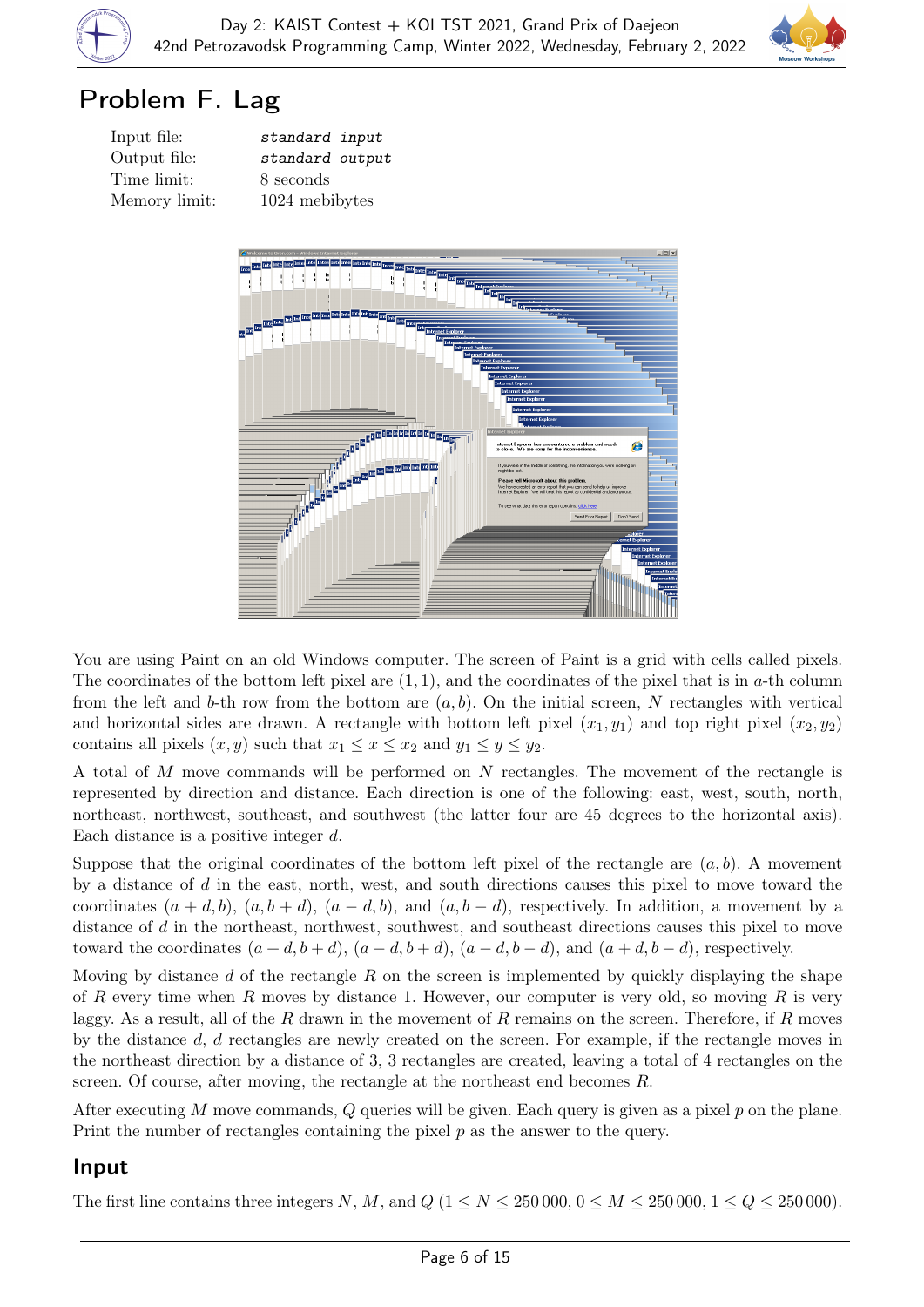

Each of the next N lines contains four integers  $x_1, y_1, x_2$ , and  $y_2$ , denoting a rectangle with bottom left pixel  $(x_1, y_1)$  and top right pixel  $(x_2, y_2)$   $(1 \le x_1 \le x_2 \le 250000, 1 \le y_1 \le y_2 \le 250000)$ .

Each of the next M lines contains three integers  $v_i$ ,  $x_i$ , and  $d_i$ , denoting that the  $x_i$ -th rectangle moved in the direction  $v_i$  by distance  $d_i$   $(0 \le v_i \le 7, 1 \le x_i \le N, 1 \le d_i \le 250000)$ .

The directions are:

- 0:  $(+1,0)$
- 1:  $(+1, +1)$
- 2:  $(0, +1)$
- 3:  $(-1, +1)$
- 4:  $(-1,0)$
- 5:  $(-1, -1)$
- 6:  $(0, -1)$
- 7:  $(+1, -1)$

Each of the next Q lines contains two integers x and y, denoting the query on pixel  $(x, y)$ .

All coordinates are positive integers between 1 and 250 000. Any pixels contained in a rectangle at any time satisfy these constraints. Queried pixels also satisfy these constraints.

## **Output**

For each queried pixel, output a single integer denoting the number of rectangles containing the given pixel.

| standard input               | standard output     |
|------------------------------|---------------------|
| 183                          | $\mathsf{O}\xspace$ |
| 2 1 2 1                      | $\sqrt{2}$          |
| 011                          | $\mathbf{1}$        |
| 111                          |                     |
| 211                          |                     |
| 3 1 1                        |                     |
| 4 1 1                        |                     |
| 5 1 1                        |                     |
| $\,6$<br>$1\quad1$           |                     |
| 711                          |                     |
| $\mathbf{1}$<br>$\mathbf{1}$ |                     |
| 2 <sub>1</sub>               |                     |
| 4 2                          |                     |
| 2 0 3                        | $\sqrt{2}$          |
| 3 3 7 7                      | $\mathbf 1$         |
| 4 4 6 6                      | 0                   |
| 5 5                          |                     |
| 3 7                          |                     |
| 88                           |                     |
|                              |                     |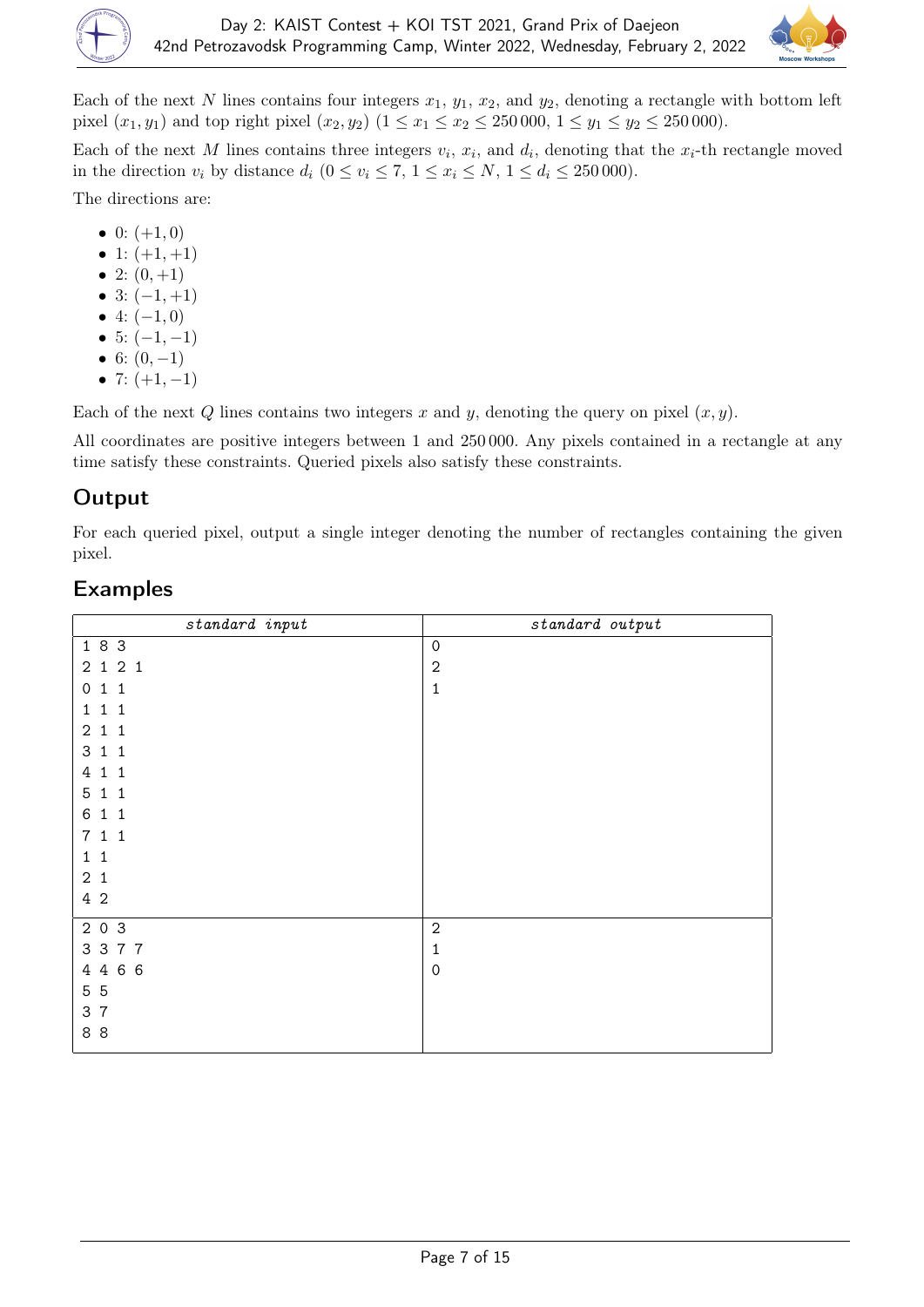



# Problem G. Critical Vertex

| Input file:   | standard input  |
|---------------|-----------------|
| Output file:  | standard output |
| Time limit:   | 4 seconds       |
| Memory limit: | 1024 mebibytes  |

You are given a connected undirected graph  $G$  with  $N$  vertices and  $M$  edges where vertices are numbered from 1 to N and edges are numbered from 1 to M.

For each vertex v, if the graph is disconnected after the vertex v is removed, we call v a *critical* vertex. Note that the original connectedness of the graph does not matter.

For each  $i$  ( $1 \le i \le M$ ), please compute the number of critical vertices in G when edge i is removed. Note that the removal is only temporary, and does not affect other queries.

#### Input

The first line contains two integers N and M ( $2 \le N \le 250000$ ,  $1 \le M \le 1000000$ ).

In the next M lines, edges of the graph will be given. The *i*-th line contains two integers  $x_i$  and  $y_i$ , denoting the edge i connecting vertex  $x_i$  and vertex  $y_i$   $(1 \le x_i, y_i \le N, x_i \ne y_i)$ . The graph **may have** multiple edges. The graph is connected.

### **Output**

Output M lines. On the *i*-th line, output a single integer denoting the number of critical vertices in  $G$ when edge  $i$  is removed.

| standard input | standard output |
|----------------|-----------------|
| 5 5            | 4               |
| 15             | 2               |
| 5 <sub>2</sub> | 4               |
| 2 3            | 4               |
| 2 4            | 2               |
| 2 5            |                 |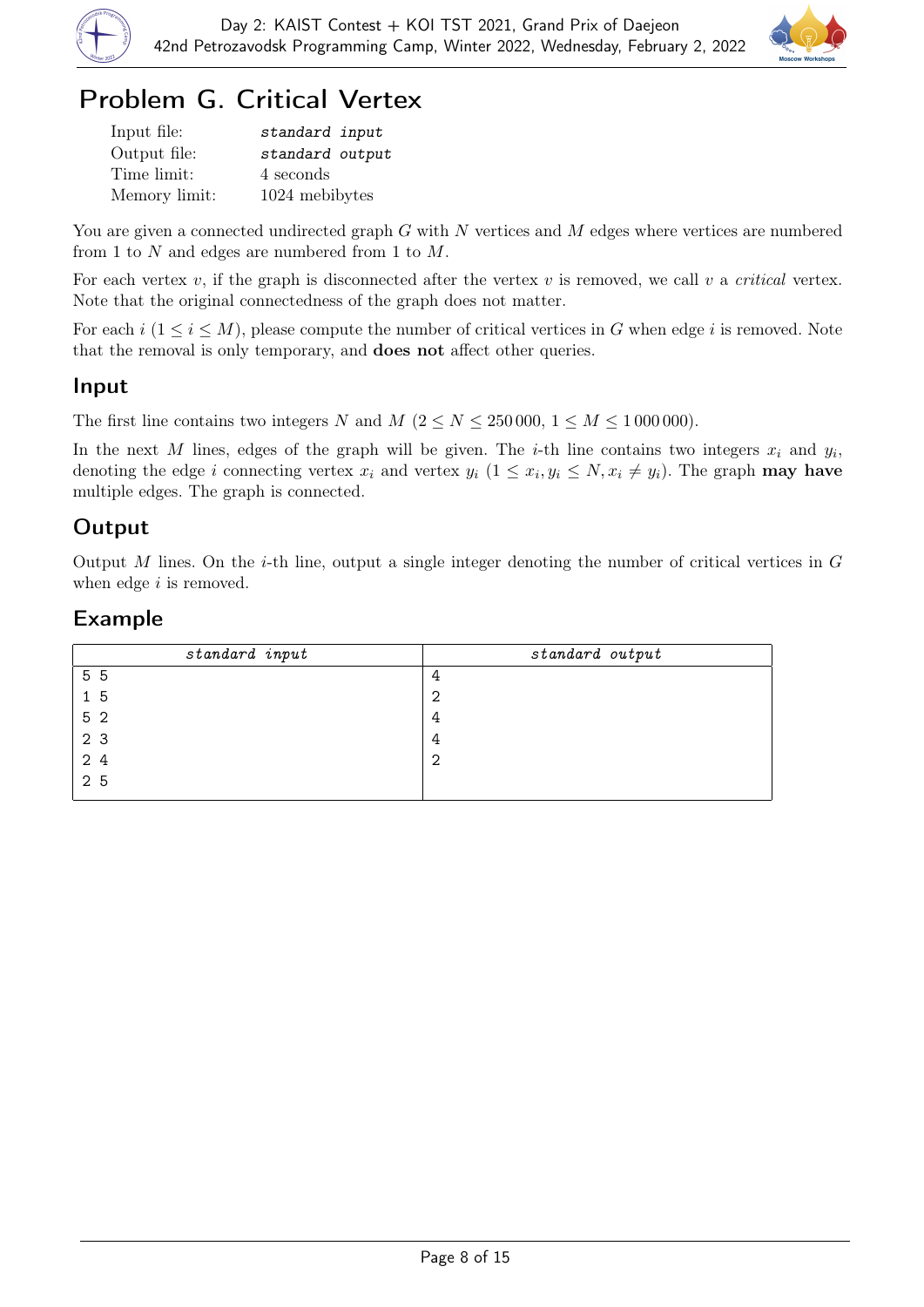



# Problem H. Endless Road

| Input file:   | standard input  |
|---------------|-----------------|
| Output file:  | standard output |
| Time limit:   | 5 seconds       |
| Memory limit: | 1024 mebibytes  |

Whenever students of KAIST go outside of campus, they usually follow a straight road named the *Endless* Road. The name comes from the fact that most students feel like the road is endless. One factor for this is due to the boring scenery of the road. Here, we model the Endless Road as a straight line of length  $10^9$ . The position over the straight line can be denoted as a single real number  $x \in [0, 10^9)$ .

To cope with this, the members of RUN@KAIST decided to plant different kinds of colorful flowers along this road. The N members of RUN@KAIST are numbered from 1 to N. In the last regular meeting, each member was assigned a nonempty segment  $[L_i, R_i)$  over the straight line, containing all positions x such that  $L_i \leq x < R_i$ .

The members with higher indices bear more responsibility for the tasks on the club. Thus, the length of the segments is nondecreasing as the indices of the members increase. In other words,  $R_i - L_i \leq R_i - L_j$ for  $1 \leq i \leq j \leq N$ .

The planting is done in N turns. In each turn, we select one previously unselected member to plant flowers. The selected member plants the flowers in their assigned segment  $[L_i, R_i)$ , except where other members have already planted flowers before.

To make the work distribution more equitable, the selection is done in the following way:

- Pick the member who will plant the minimum number of flowers. Here, the number of flowers is determined by the total length of the intervals where this member will plant new flowers, which could be zero.
- If there is more than one such member, pick the member with minimum index.

Jaeung should now announce the planting schedule. For this, he has to find an order in which the N members will plant the flowers, according to the above selection rules. Please help him do it.

#### Input

The first line contains an integer  $N$   $(1 \le N \le 250000)$ .

The next N lines each contain two integers  $L_i$  and  $R_i$   $(0 \le L_i \le R_i \le 10^9, R_i - L_i \le R_j - L_j$  for all  $1 \leq i < j \leq N$ ).

All intervals are distinct. In other words,  $(L_i, R_i) \neq (L_j, R_j)$  for all  $1 \leq i < j \leq N$ .

### Output

Output N integers denoting the order of planting. The  $i$ -th integer denotes the index of the member who will plant flowers in the *i*-th turn.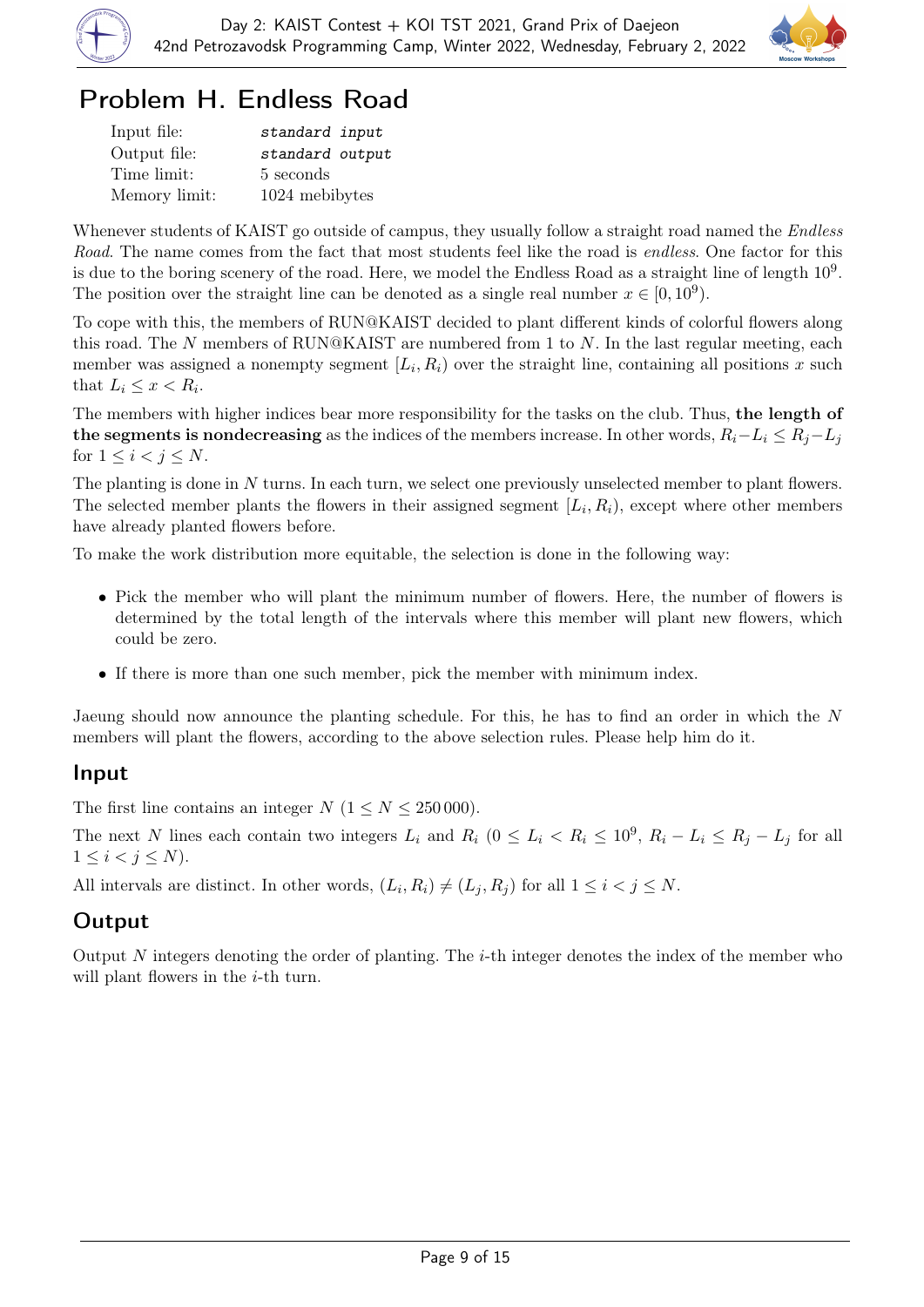



| standard input | standard output |
|----------------|-----------------|
| $\,6$          | 1 2 5 3 4 6     |
| 1 <sub>2</sub> |                 |
| 2 3            |                 |
| 34             |                 |
| 4 5            |                 |
| 1 <sub>3</sub> |                 |
| 3 5            |                 |
| $\overline{4}$ | 1 3 2 4         |
| 3 7            |                 |
| 10 14          |                 |
| 16             |                 |
| 6 11           |                 |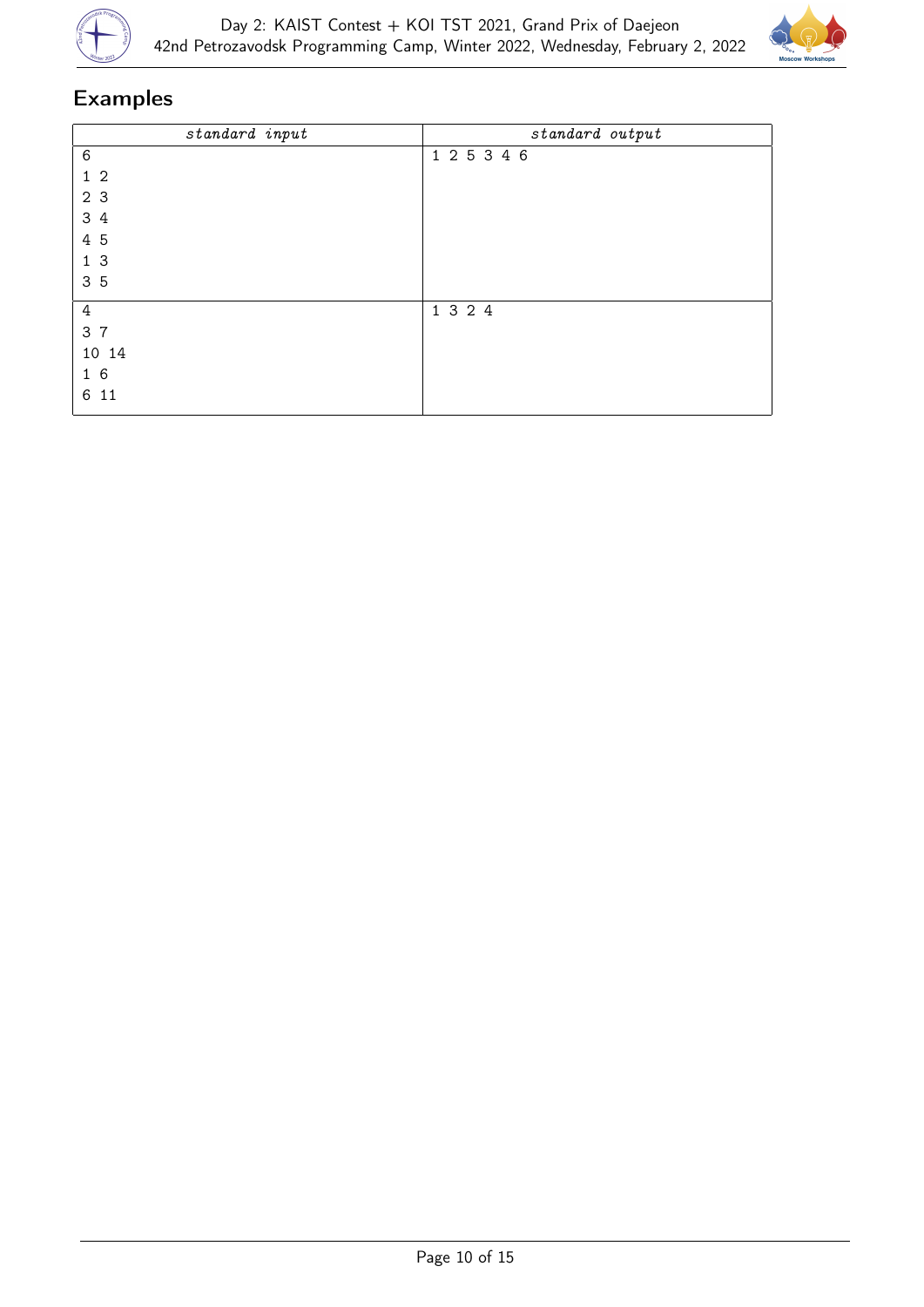



# Problem I. Streetlights

| Input file:   | standard input  |
|---------------|-----------------|
| Output file:  | standard output |
| Time limit:   | 5 seconds       |
| Memory limit: | 1024 mebibytes  |

There are N streetlights along the straight road. The initial height of the *i*-th streetlight is a positive integer  $A_i$   $(1 \leq i \leq N)$ .

You are trying to install an electric wire between two streetlights. To install an electric wire between the streetlights i and  $j(> i)$ , the following conditions must be satisfied:

- $A_i = A_j$
- For every  $i < k < j$ ,  $A_k < A_i$ .

The city may adjust the height of a streetlight Q times. Each adjustment is given as a pair of positive integers  $(x, h)$ , which indicates that the height of x-th streetlight was adjusted to h. In other words,  $A_x = h$ .

Before the updates, and also after each update, find the number of pairs  $1 \leq i \leq j \leq N$  such that you can install an electric wire between streetlights i and j.

### Input

The first line contains two integers N and  $Q$   $(2 \le N \le 100000, 1 \le Q \le 250000)$ .

The next line contains N integers  $A_1, A_2, \ldots, A_N$   $(1 \le A_i \le 10^9)$ .

Each of the next Q lines contains two integers x and h, denoting that  $A_x = h$  after the query  $(1 \le x \le N,$  $1 \leq h \leq 10^9$ ). It is guaranteed that h is different from the height of the x-th streetlight immediately prior to the requested update.

## **Output**

Output  $Q + 1$  lines. On the *i*-th line  $(1 \le i \le Q + 1)$ , output the number of pairs you can install an electric wire between after processing the first  $i - 1$  update queries.

| standard input | standard output |
|----------------|-----------------|
| 6 2            | ີ<br>ъ.         |
| 4 2 2 2 4 6    | c               |
| 46             | r               |
| 64             |                 |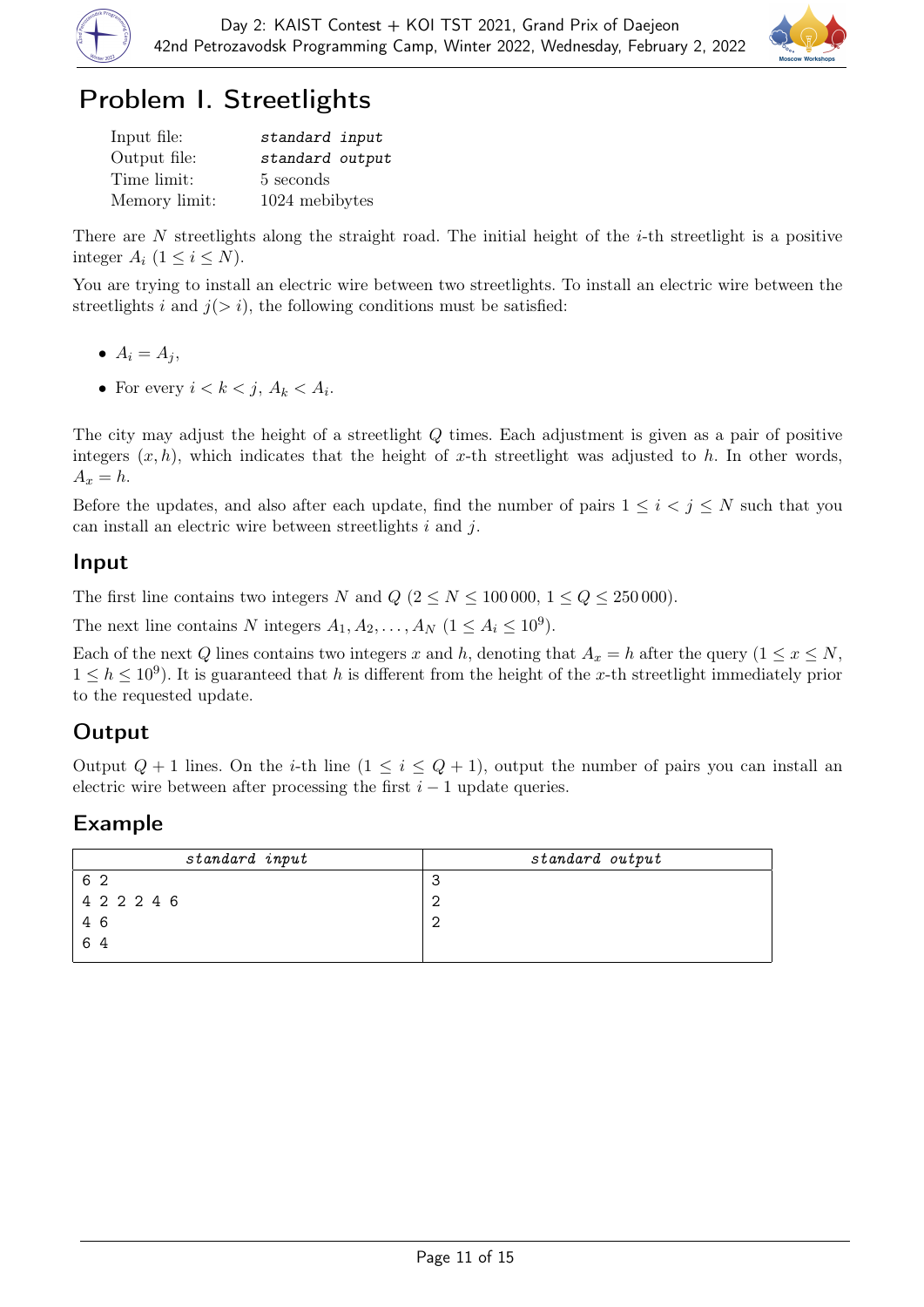



# Problem J. Diameter Pair Sum

| Input file:   | standard input  |
|---------------|-----------------|
| Output file:  | standard output |
| Time limit:   | 5 seconds       |
| Memory limit: | 1024 mebibytes  |

For an unweighted tree  $T$ , a simple path  $P$  is a *diameter* if there is no simple path longer than it. Two paths are different if some vertex is in one path but not the other.

Consider a set of paths  $D_T$  where  $P \in D_T$  if and only if P is a diameter. Given two paths D and E, let  $f(D, E)$  be the number of vertices that belong to both D and E.

You are given an undirected forest (a graph with no cycles) with  $N$  vertices and  $M$  edges. Process  $Q$ queries of the following form:

- "1 x y": Connect two vertices x and y with an edge  $(1 \le x, y \le N)$ . It is guaranteed that there is no path between  $x$  and  $y$  at the time of the query.
- "2 x y": Remove an edge between two vertices x and y  $(1 \le x, y \le N)$ . It is guaranteed that such an edge exists at the time of the query.
- "3  $x$ ": Let F be the connected component containing the vertex x. Output the value  $\sum$  $D \in D_F$  $\sum$ E∈D<sup>F</sup>  $f(D, E)$  modulo  $10^9 + 7$   $(1 \le x \le N)$ .

### Input

The first line of the input consists of three integers N, M, and  $Q$  ( $2 \le N \le 100000$ ,  $0 \le M \le N - 1$ ,  $1 \le Q \le 100\,000$ .

Each of the next M lines consists of two integers x and y denoting an edge connecting vertices x and y  $(1 \leq x, y \leq N, x \neq y)$ . It is guaranteed that there are no cycles in the given graph.

Each of the next Q lines contains a query in the form described above.

### Output

For each query of type 3, output the answer modulo  $10^9 + 7$ .

| standard input | standard output |
|----------------|-----------------|
| 755            | 18              |
| 1 <sub>2</sub> | 64              |
| 1 <sub>3</sub> | 21              |
| 24             |                 |
| 2 5            |                 |
| 36             |                 |
| 3 <sub>1</sub> |                 |
| 1 3 7          |                 |
| 3 <sub>1</sub> |                 |
| 221            |                 |
| 3 <sub>1</sub> |                 |
|                |                 |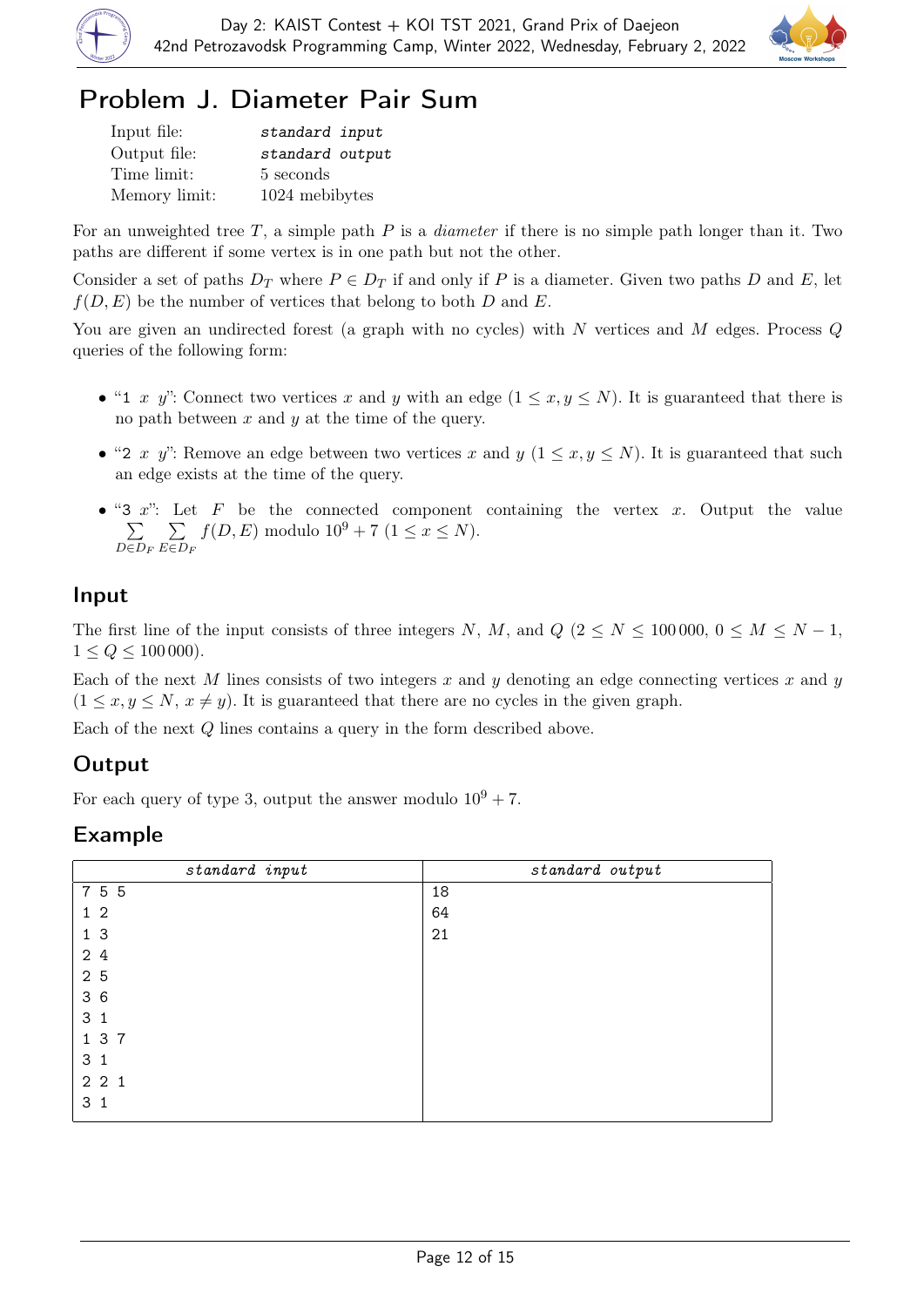



# Problem K. Fake Plastic Trees 2

| Input file:   | standard input  |
|---------------|-----------------|
| Output file:  | standard output |
| Time limit:   | 3 seconds       |
| Memory limit: | 1024 mebibytes  |

You are given a tree with N vertices numbered from 1 to N. The tree is vertex-weighted. In other words, each vertex of the tree is assigned a nonnegative integer weight.

We will delete some edges from the tree. After the deletion, for each connected component, the sum of vertex weights should be in the range  $[L, R]$ .

For all integers  $0 \le i \le K$ , determine if we can achieve this goal by deleting **exactly** i edges.

#### Input

The first line contains a single integer  $T$ , the number of test cases. Then  $T$  test cases follow, each following the given specification:

The first line of each test case contains four integers N, K, L, and R  $(1 \leq N \leq 1000,$  $0 \le K \le \min(50, N - 1), 0 \le L \le R \le 10^{18}$ .

The next line contains N integers  $A_1, A_2, \ldots, A_N$ , where  $A_i$  denotes the weight of vertex  $i$  ( $0 \le A_i \le 10^{18}$ ).

Each of the next  $N-1$  lines contains two integers x, y, denoting the pair of vertices connected by an edge  $(1 \leq x, y \leq N, x \neq y)$ . It is guaranteed that the given graph is a tree.

For all test cases, the sum of  $N$  is at most 1000.

### Output

For each test case, output a binary string of length  $K+1$ . The *i*-th character should be '1' if it is possible to achieve the desired goal by deleting exactly  $i - 1$  edges. Otherwise, the *i*-th character should be '0'.

| standard input            | standard output |
|---------------------------|-----------------|
| $\ensuremath{\mathsf{3}}$ | 0111            |
| 4 3 1 2                   | 0011            |
| 1 1 1 1                   | 0000            |
| $1\,2$                    |                 |
| 2 3                       |                 |
| 3 4                       |                 |
| 4 3 1 2                   |                 |
| 1 1 1 1                   |                 |
| $1\,2$                    |                 |
| 1 <sub>3</sub>            |                 |
| 14                        |                 |
| 4 3 0 0                   |                 |
| 1 1 1 1                   |                 |
| 1 <sub>2</sub>            |                 |
| 1 <sub>3</sub>            |                 |
| 14                        |                 |
|                           |                 |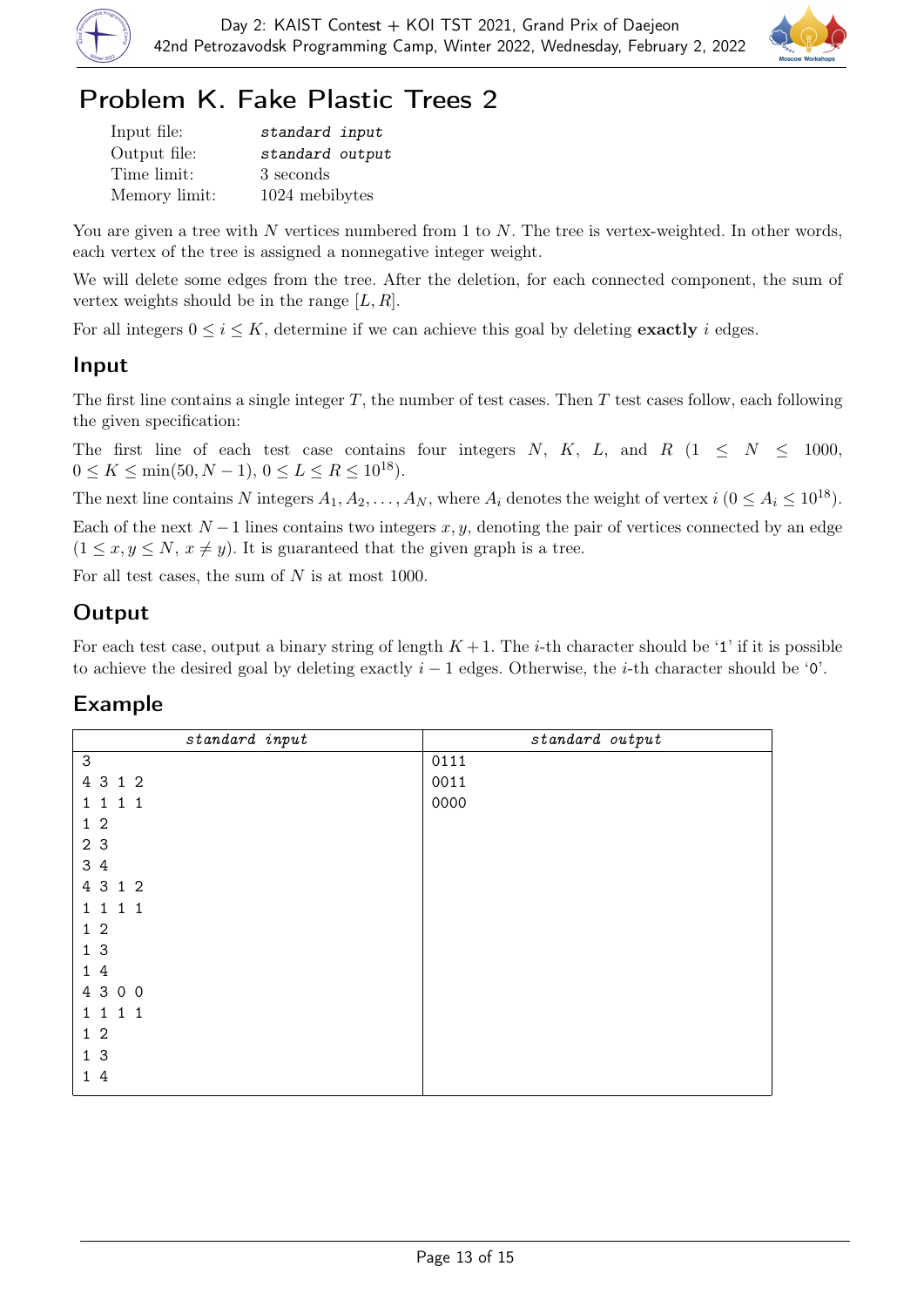



# Problem L. Curly Racetrack

| Input file:   | standard input  |
|---------------|-----------------|
| Output file:  | standard output |
| Time limit:   | 1 second        |
| Memory limit: | 1024 mebibytes  |

You are creating a new KartRider racetrack. The racetrack is a  $H \times W$  rectangular board. Each cell of the board is either empty, or contains a tile which is described in the picture below.



Note that each of the tiles can be rotated, and all except one have roads going out of the tile. We denote the fourth type of tile (highlighted in blue color) as a curly tile.

In a valid KartRider racetrack, every cell should contain a tile, and there should be no dead-ends over the roads in the tile. In other words, each road going out of the tile should be connected to a road on the neighboring tile. Also, the road should not face outside the board.

Currently, there are some curly tiles already placed on the board. You can place zero or more curly tiles on the board and submit the racetrack. Then, the administrator will try to fill all empty cells with tiles (not necessarily curly) with their best effort, so that it becomes a valid KartRider racetrack. Note that you can only place the curly tiles, and you should not remove, replace, or rotate the curly tiles already placed in the board.

Additionally, for some cells, you can not place the tiles, and for some cells, you must place the curly tiles.

Please find the maximum possible number of curly tiles you can place in the racetrack so that the administrator can fill the remaining cells to create a valid KartRider racetrack. You should report the total number of curly tiles in the racetrack, not the number of curly tiles you have newly added. If there is no way to create a valid KartRider racetrack, print −1.

#### Input

The first line contains two integers H and W denoting the size of the board.  $(1 \leq H, W \leq 100)$ 

The next  $H$  lines contain the information about the board. Each line consists of  $W$  characters, denoting the following:

- "1": Curly tile containing road connecting upper and left cells,
- "2": Curly tile containing road connecting lower and left cells,
- "3": Curly tile containing road connecting upper and right cells,
- "4": Curly tile containing road connecting lower and right cells,
- "o": Empty cell where curly tile must be placed,
- "x": Empty cell where you can not place the tile,
- ".": Empty cell which has no restrictions.